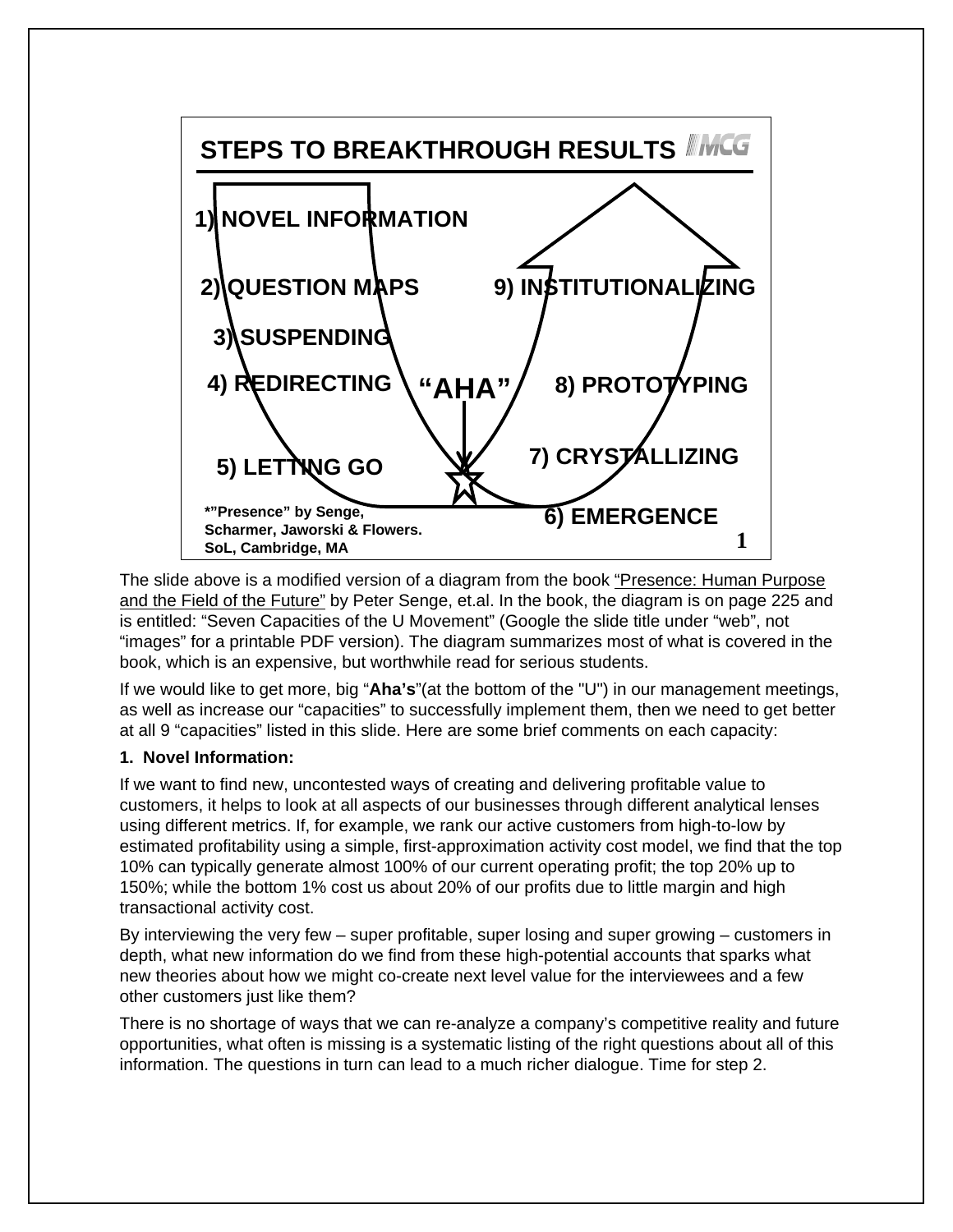

## **2. Question Maps**:

As we look for and gather new informational insights at the living and dying edges of our businesses, we need to practice – phrasing, writing down, editing and sequencing for discussion – the best, right questions. Too often we rush to simple conclusions based on too few data points and applying old model thinking. We then start experimenting on the wrong things in the wrong ways.

If we are going to pioneer new value creation opportunities, we might experiment with group created "question maps". A team works to formulate questions about some new potential space with the rule that no one can jump to conclusions. It's OK to first state some facts and assumptions as lead-ins to a question – just no answers or rhetorical questions. After question ideas are exhausted, the team should self-organize about how to edit the questions and then sequence them in some chronological format, perhaps with sub-title groupings. Then the dialogue can commence in which everyone thinks about how they are thinking individually and as a group, so that all (unspoken) assumptions and old mental models are shared and tested. Some examples of question maps for different subjects can be found in exhibits 30-33 at www.merrifield.com.

## **3. SUSPENDING:**

This step is "thinking about how we think". Groupthink is present, for example, at every management meeting, and it can be very judgmental and coercive, especially if this collective censor is unrecognized. If top management critiques our ideas, we have three main choices:

- we can defend our position against groupthink;
- we can say nothing, conform and go along; or,

• we can sincerely inquire about our critics underlying assumptions that have led them to see things differently. Exhibit 34 (all "exhibits" in this note are at http://www.merrifield.com/), which is entitled "cycle of mental model thinking", goes into greater how-to detail on how we can suspend our reflexive, groupthink activity.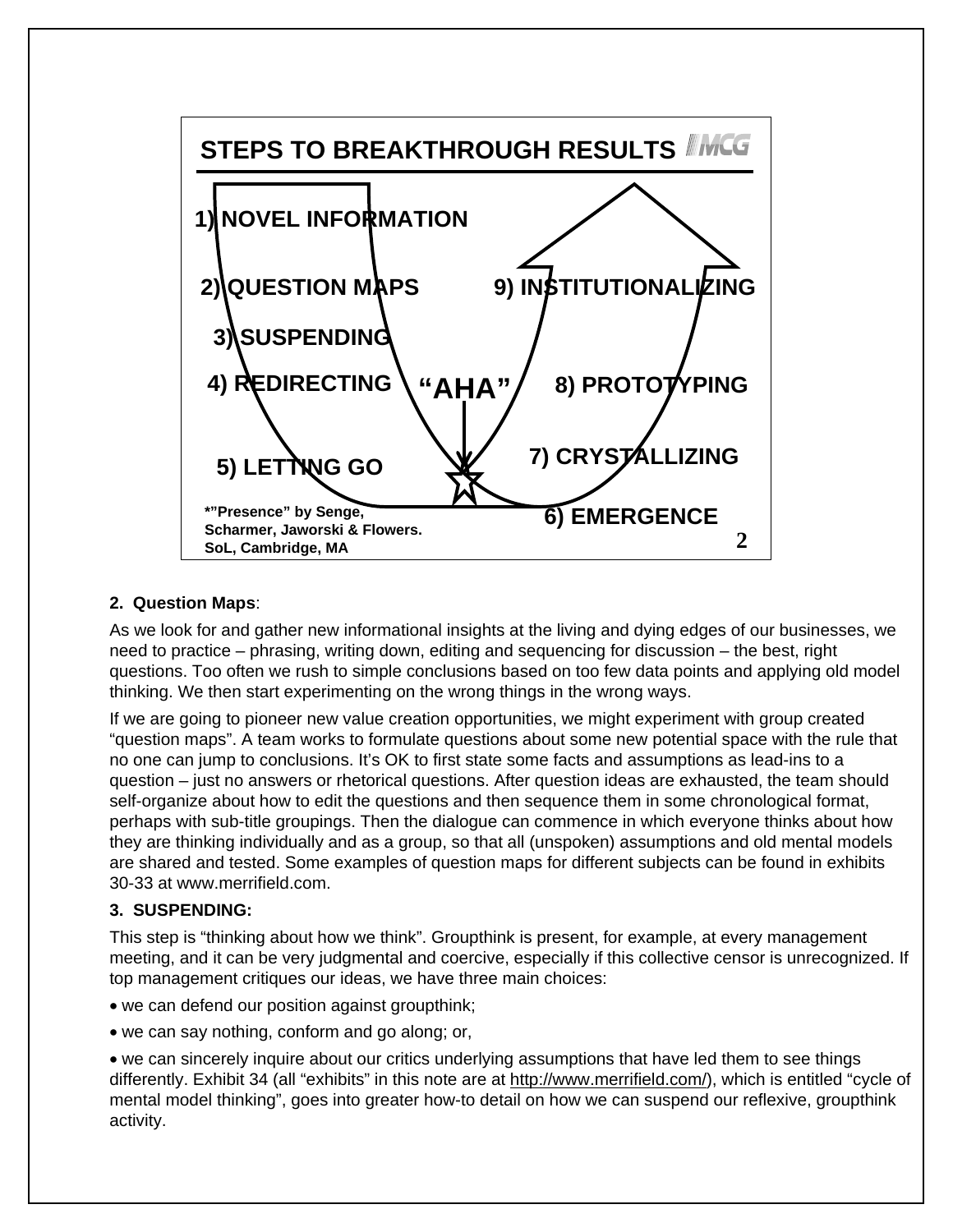

The net result of successful "suspension" is that a group of two or more can enter into a safe "dialogue" space. (For more on "dialogue" see Exhibit 6.). To dialogue well, we will have to be able to slow down and become aware of our own thought stream. We will also have to be able to deal with our individual and collective fears and anger that may arise when our unspoken assumptions are revealed as being simplistic, dated, selfish, etc. For many, the distress caused by the unpacking of old, unspoken, mental models will outweigh the sense of illumination and empowerment felt by the few.

# **4. REDIRECTING:**

This concept deals with stepping back, looking at the big picture instead of the little, isolated, fragmented parts of any complex issue involving humans. We should focus on how all the elements are dynamically interconnected and alive and where there is momentum flow. Problem solving is good for technical problems – get the manual and fix it – and very simple systems in which all variables are knowable and predictable. Business ecosystems populated by emotional, irrational humans can't be "fixed" so easily. A key, redirecting moment for a group is when everyone stops trying to come up with either a quick, analytical, recipe solution for the superficial "problem" or to pin the blame on specific people or parts of the organization, and notices:

- "Look at what WE are systemically doing to ourselves;
- Every individual/department/profit center will have to change in order for the whole to be more successful, which in turn will lift us all to the next level;
- We can't continue to optimize our own piece of the system for short-term, myopic results while slowly killing the bigger, company system that feeds us all."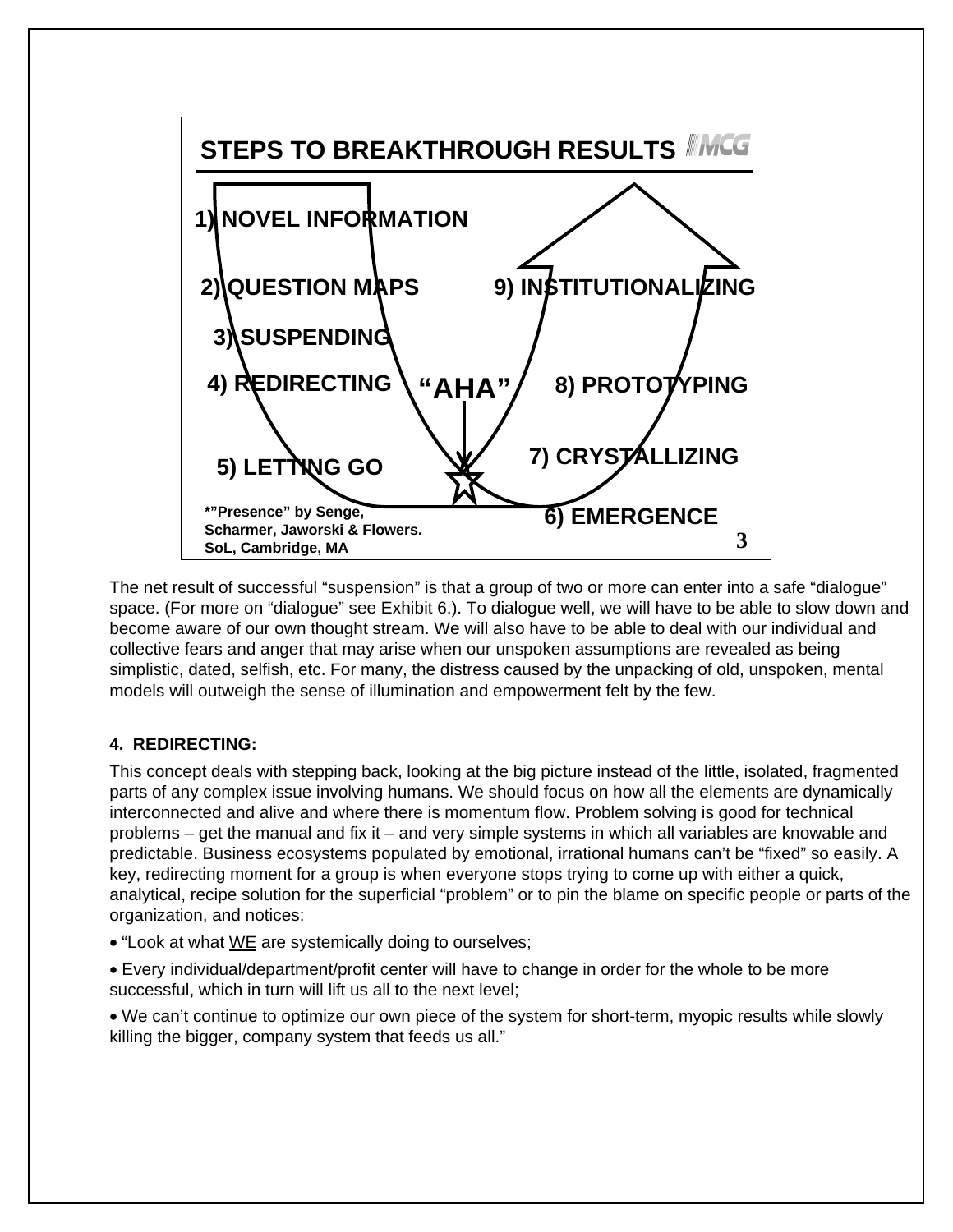

## **5. LETTING GO:**

Even after "redirecting" to get a better group feel for the bigger, dynamic system that enmeshes us, we will still want to reflexively apply our old mental models and solutions to newly emerging opportunities. One method for helping a team to further "let go" of applying old thinking is to use future scenarios that can get around individual, defensive, turf positioning and protection.

But, we may still be lacking the big **Aha**. After:

- Lots of observation
- Becoming one with the bigger, inter-connected system and ecosystem that envelopes us
- Discussing and reverently unpacking old mental models and p sychological comfort-zoning new approaches for new scenarios, it may be time to
- Retreat, relax, gestate and reflect on what has been discussed to allow our "inner knowing" to emerge.

Letting go can be a struggle. We may have to give up some of our "attachments" that are part of our personal, egocentricity. We have to stop watching for what we habitually expect to see or hear. We may get bored with the stillness, the silence and the lack of any big **Aha** emerging.

In a group setting, it is helpful if leaders confess that they are struggling and trying to see the issues with both mind and heart. Heartfelt statements asking for group help can often open up a space in the conversation. In this new space, there can then be a change in the quality of attention from looking for to letting something emerge. This new quality of attention is looking for ideas to emerge and present themselves rather than someone offering stored re-presentations from old thinking. Our minds and hearts are open rather than determinate. We are waiting for unconditional value rather than quick, conditional, pragmatic usefulness that fits into our old-world thinking.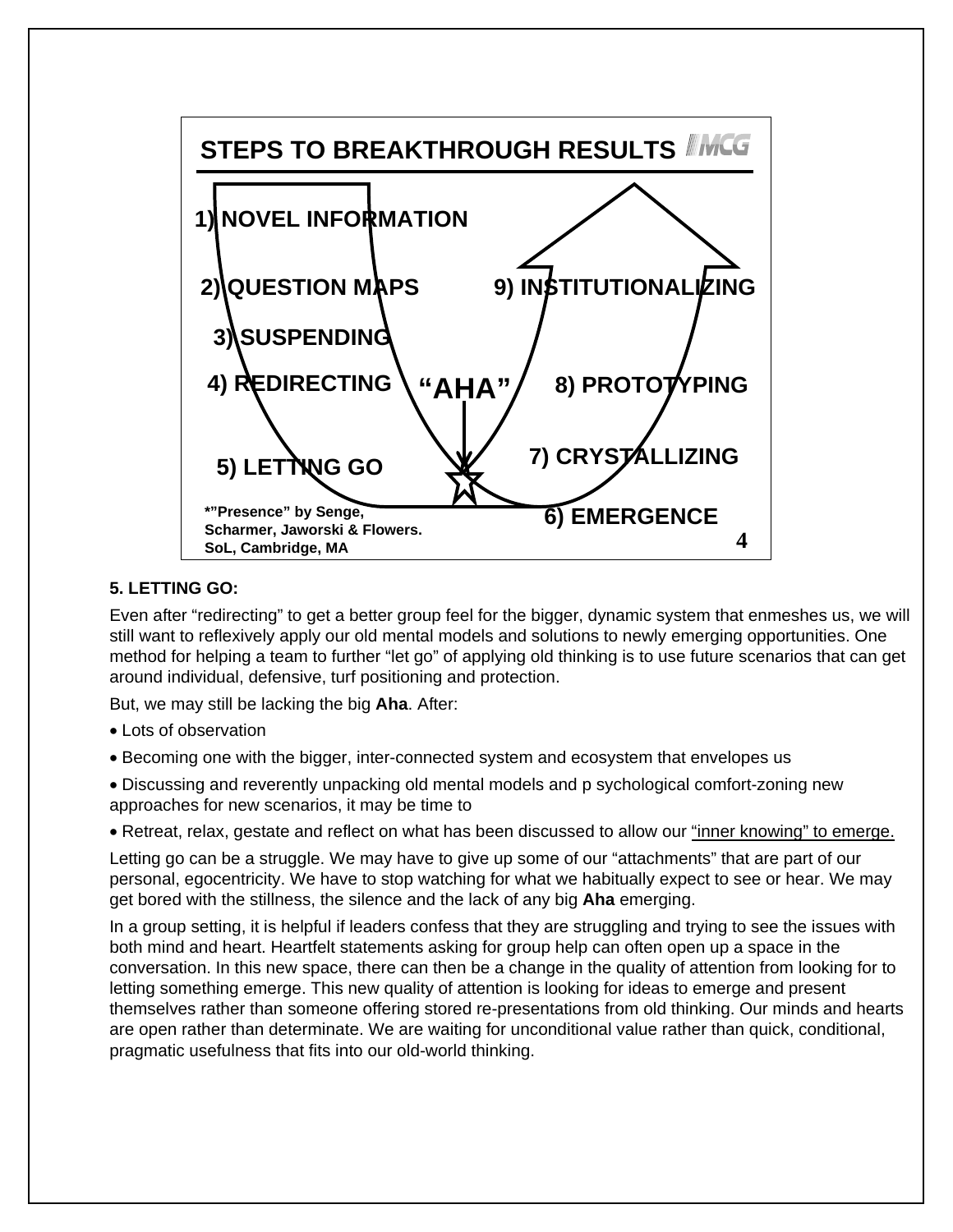

#### z **THE AHA MOMENT:**

The **Aha** moment happens at the bottom of the U. In an instant, some insight emerges that switches us or the group from the letting go process to the "emergence" one. These three steps – letting go, **Aha**, emergence – can blend together and sometimes oscillate back and forth.

For examples, two familiar, historical, scientific **Aha** stories are:

• Archimedes sitting down in the bathtub to then declare "Eureka" ("I found it": a way to prove the King's crown is pure gold without scratching it.)

•Isaac Newton being hit on the head by a falling apple while sleeping under an apple tree sparking his invention of calculus to prove the math of gravity which then lead to his three laws for motion.

There have also been many spiritual **Aha's** recorded in holy books that are termed: "revelations, enlightenment, epiphanies, or moments of grace".

Whenever and wherever these moments occur, they can seem to be magical and sometimes evanescent. How do we grab a hold of them and develop them into a useful, motivating vision?

## **6. EMERGENCE:**

Even when an **Aha** arrives, not everyone sees it or understands it enough to want to move forward with it. We don't, initially, have our best, new, most compelling words, metaphors, and examples for describing and selling the new possibility. One to a few people really have to work hard at describing the **Aha** in a clear, motivating way. They must "crystallize the intent", create a compelling vision.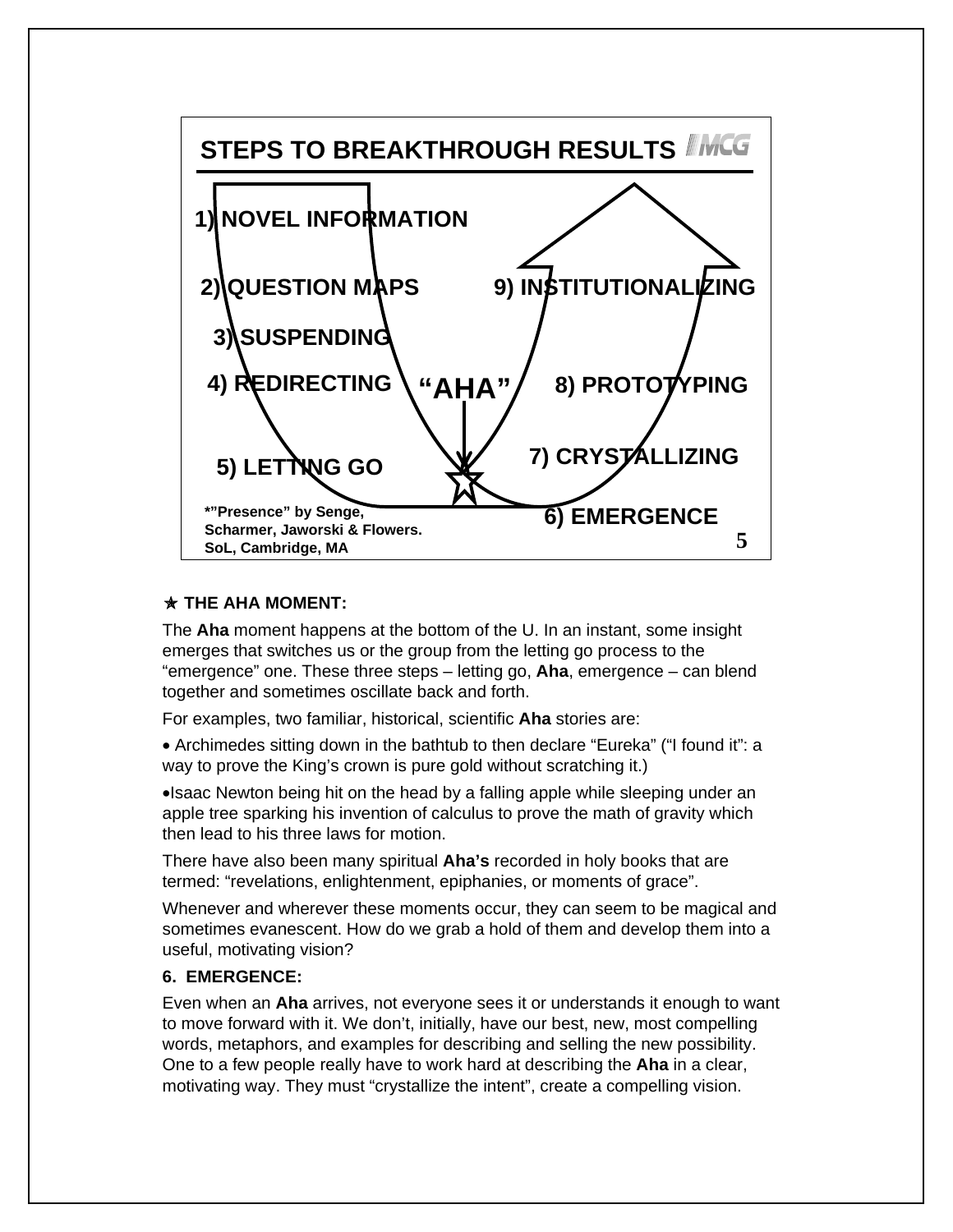

# **7. CRYSTALLIZING INTENT (the vision thing):**

Visions don't have to be initially perfect, they just have to be good enough to get things started. Visions that come from a place of powerlessness are doomed as are ones that are developed too far up the left side of the U, because they are still trying to solve new opportunities with old thinking by 1 or 2 people who impose them upon a group. When, however, people are really connected to one another and to their larger ecosystem reality, there's a different feeling in the room. Effective visions are uncovered, not manufactured by some top-down mechanical process.

The challenge in this step is to translate the intuitions that arise at the bottom of the U into concrete images that can recruit more volunteers to the new cause, it helps to have a core of 3 to 10 key people. It takes a small, dedicated band to generate enough momentum to make intuitions concrete, seem real and appear to be reachable.

An excellent example of a few key people crystallizing a vision is the writing of the U.S.'s founding documents. After much dialogue and many epiphanies, Thomas Jefferson principally authored the U.S. Declaration of Independence, and then later, James Madison did the same for the drafting of the U.S. Constitution and the Bill of Rights. Could a small group of founding fathers then sell a revolutionary form of government to 13 independent colonies? As Margaret Mead once said: "Never doubt that a small group of committed citizens can change the world. Indeed, it's the only thing that ever has." And, timing was important too; as Victor Hugo stated: "nothing is as powerful as an idea whose time has come".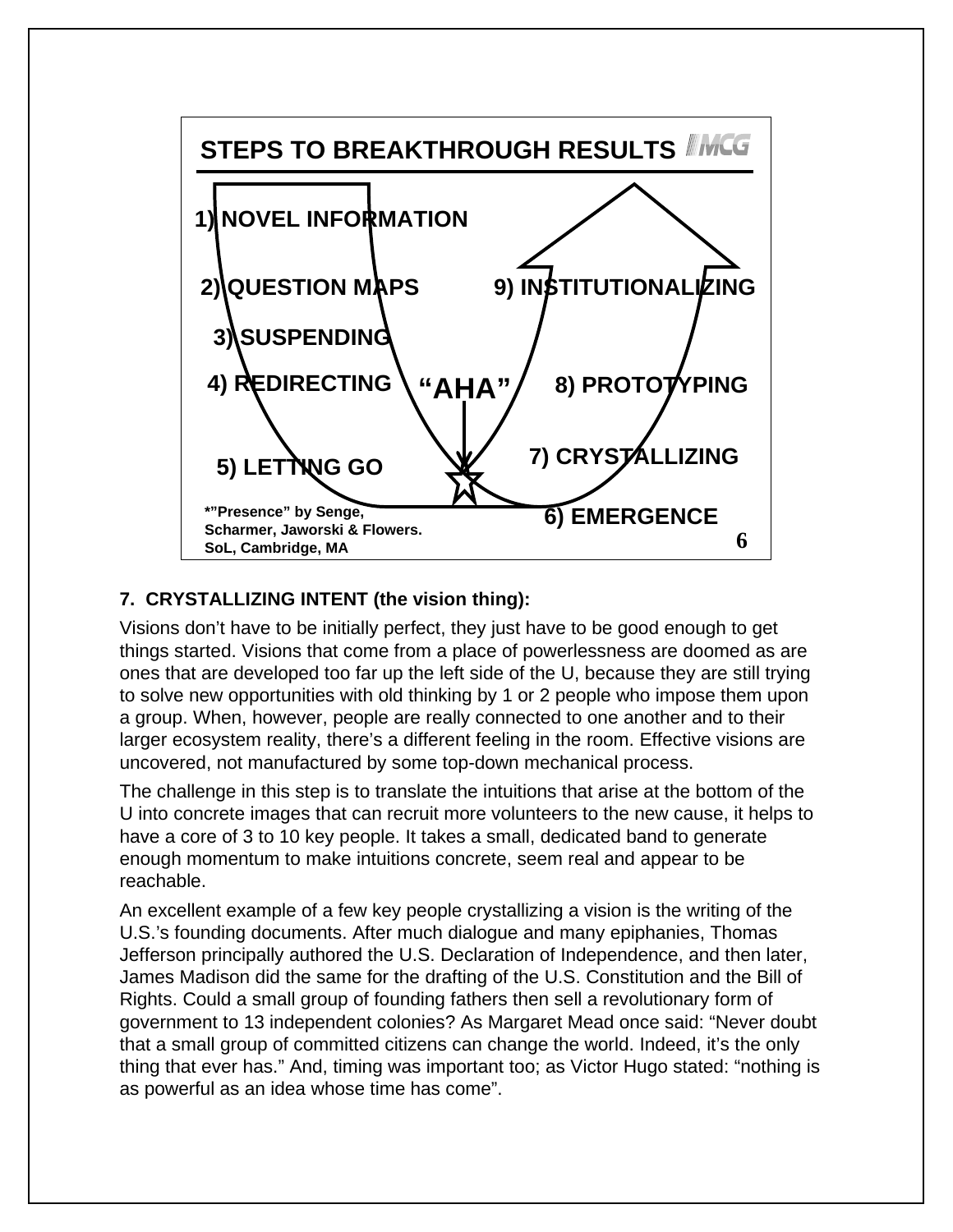

Initial visions should be flexible. They are alive only in the moment that we see and choose them. First steps are often small, it is not the grandiosity of the vision, but what the vision does. As Mother Theresa said: "You can not do great things, only small things with great love."

#### **8. PROTOTYPING:**

Turning an idea into a new business (division) is a daunting task. To avoid initial fears of failure and analysis-paralysis, it helps to do many quick, cheap, simple experiments if possible. For 10% of the cost of doing a comprehensive startup, can we achieve 50% or more of what we want to accomplish and get a lot of learning by doing? These "prototypes" of the final thing can embody our best current understanding of what we think we know, and they can serve as communication tools to get others involved.

Because we are creating a new path, there is not a recipe, a best-practice book, a detailed map or an experienced expert to refer to. We have to feel our way along keeping one eye on our guiding, North Star vision. For positive energy and motivation, we also have to stay connected to our deepest sources of inspiration. We will learn by doing. We will create and adjust, fail forward, learn and try again trying to stay in the natural flow of things.

While prototyping forward we must listen to feedback from all sources. The world actually wants to help noble experiments, so if we keep an honest ear and the right to modify our vision and our experiments, the odds of eventual success go up. Different people in a group will see, hear and learn different things as well as having differing degrees of flexibility in their thinking. The result is that there will be fragmentation or disagreement within a founding group on which development paths to take. There is no single right way to maintain connection to the vision, but the common vision must be clear and strong enough to minimize the forces of fragmentation.